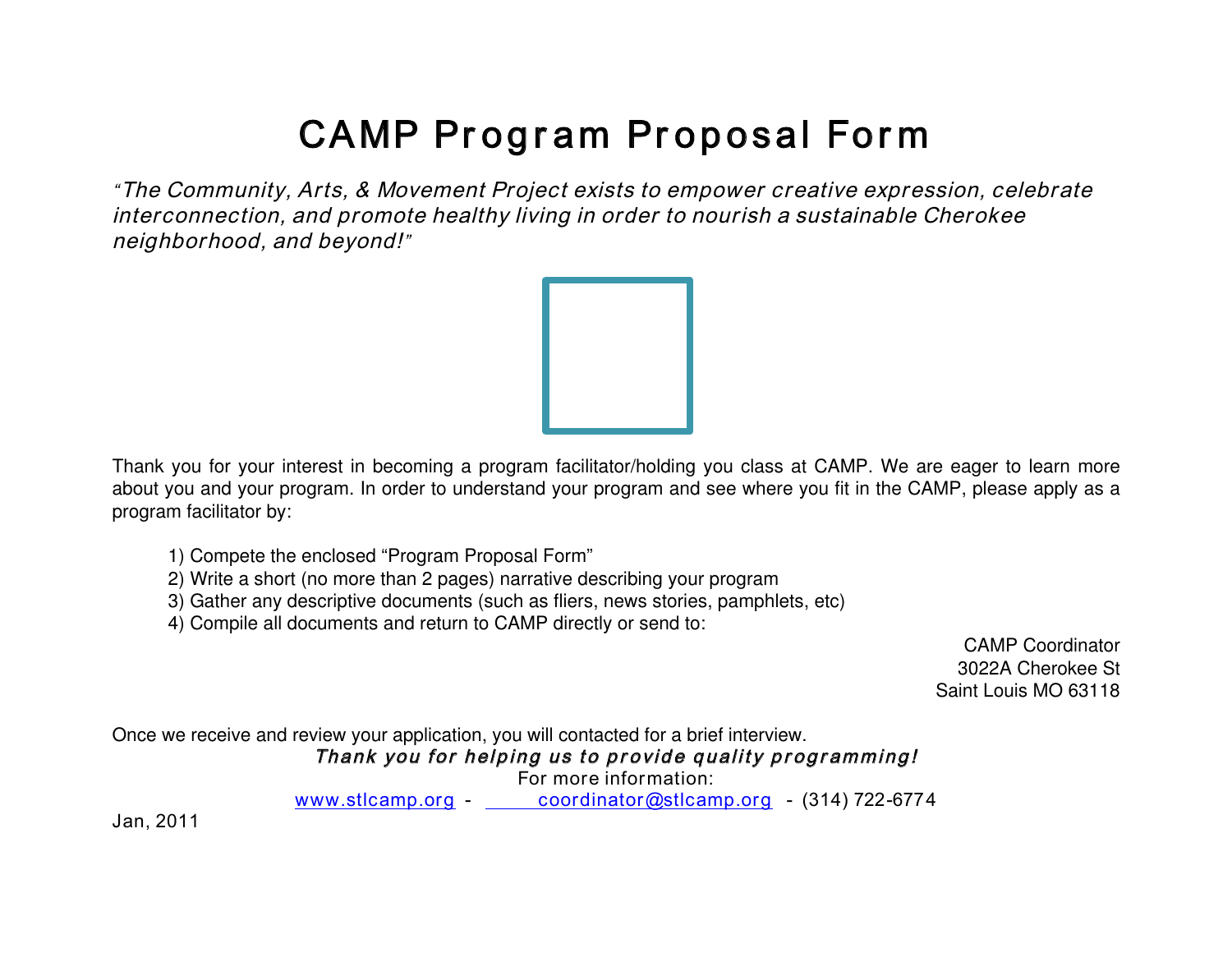

| { Basic Info }                                                                                                                            |
|-------------------------------------------------------------------------------------------------------------------------------------------|
| Name of Program Facilitator                                                                                                               |
| Name of Proposed Program/Class:                                                                                                           |
| Today's Date: 1 1 Your Phone Number (2012-2020)                                                                                           |
| What ages will this program target? (check all that apply)                                                                                |
| $\Box$ Children (5yrs-12yrs) $\Box$ Children (12yrs-17yrs) $\Box$ Young adults (18-30) $\Box$ Adults (31-50)<br>$\Box$ Older Adults (51+) |
| Does this program target a specific population? (incarcerated, low income etc)<br>$\Box$ no $\Box$ yes (please describe below):           |
| Ideal average number of participants? (Check one)                                                                                         |
| $\Box$ 1-6 $\Box$ 7-12 $\Box$ 13-18 $\Box$ 19+                                                                                            |
| How often will this program occur?<br>$\Box$ one time only $\Box$ weekly $\Box$ monthly $\Box$ yearly                                     |
| Please describe                                                                                                                           |
| What is the total program fee for participants?                                                                                           |
| How often? (daily, weekly, monthly)<br>\$                                                                                                 |